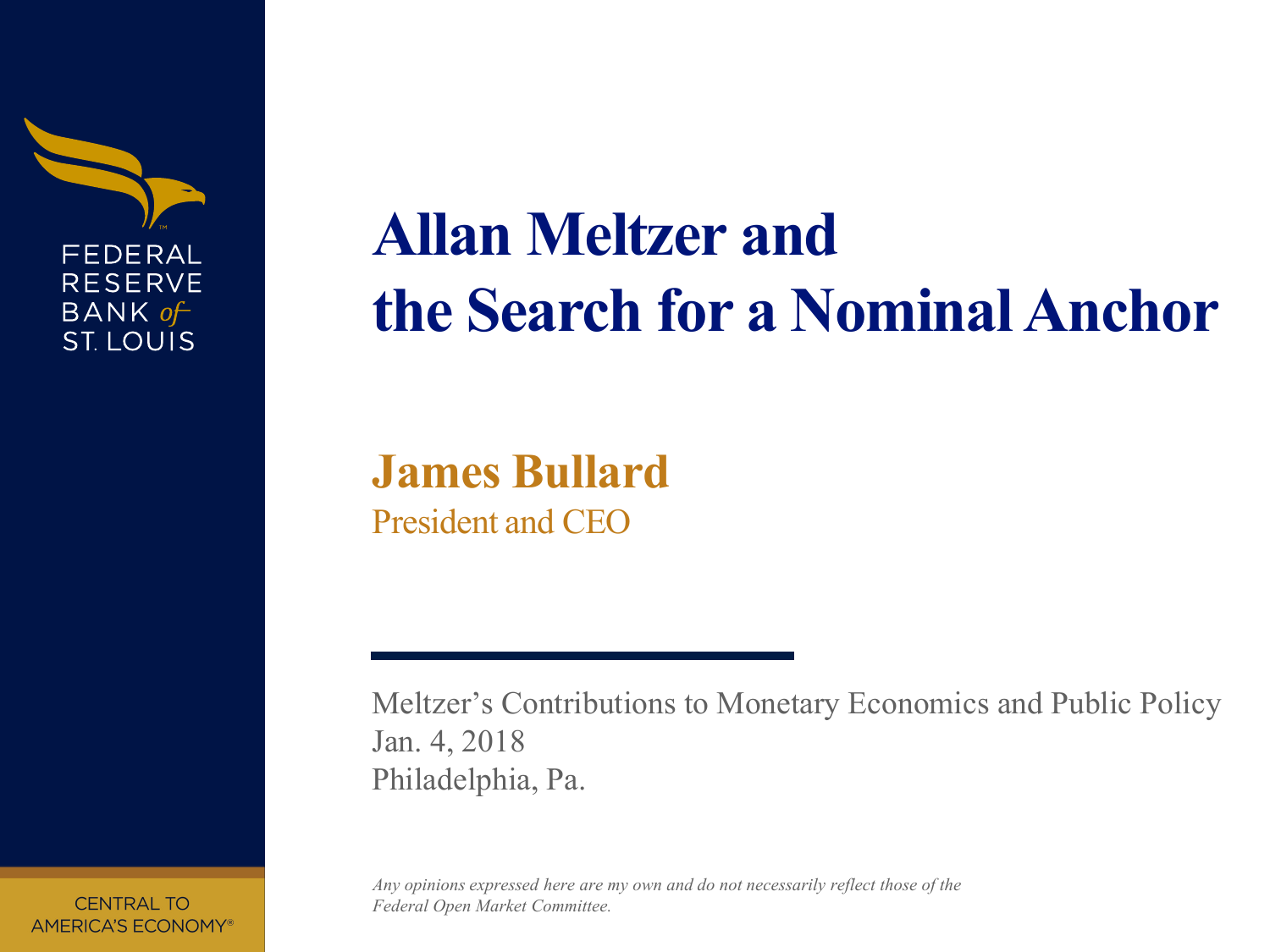## **Figure 1. Slope of the Phillips Curve**

Coefficient 

*Note: Flattening of the Phillips curve in G-7 economies. Rolling 15-year window estimates and confidence bands from a panel of G-7 economies. Source: Bank for International Settlements (2017).*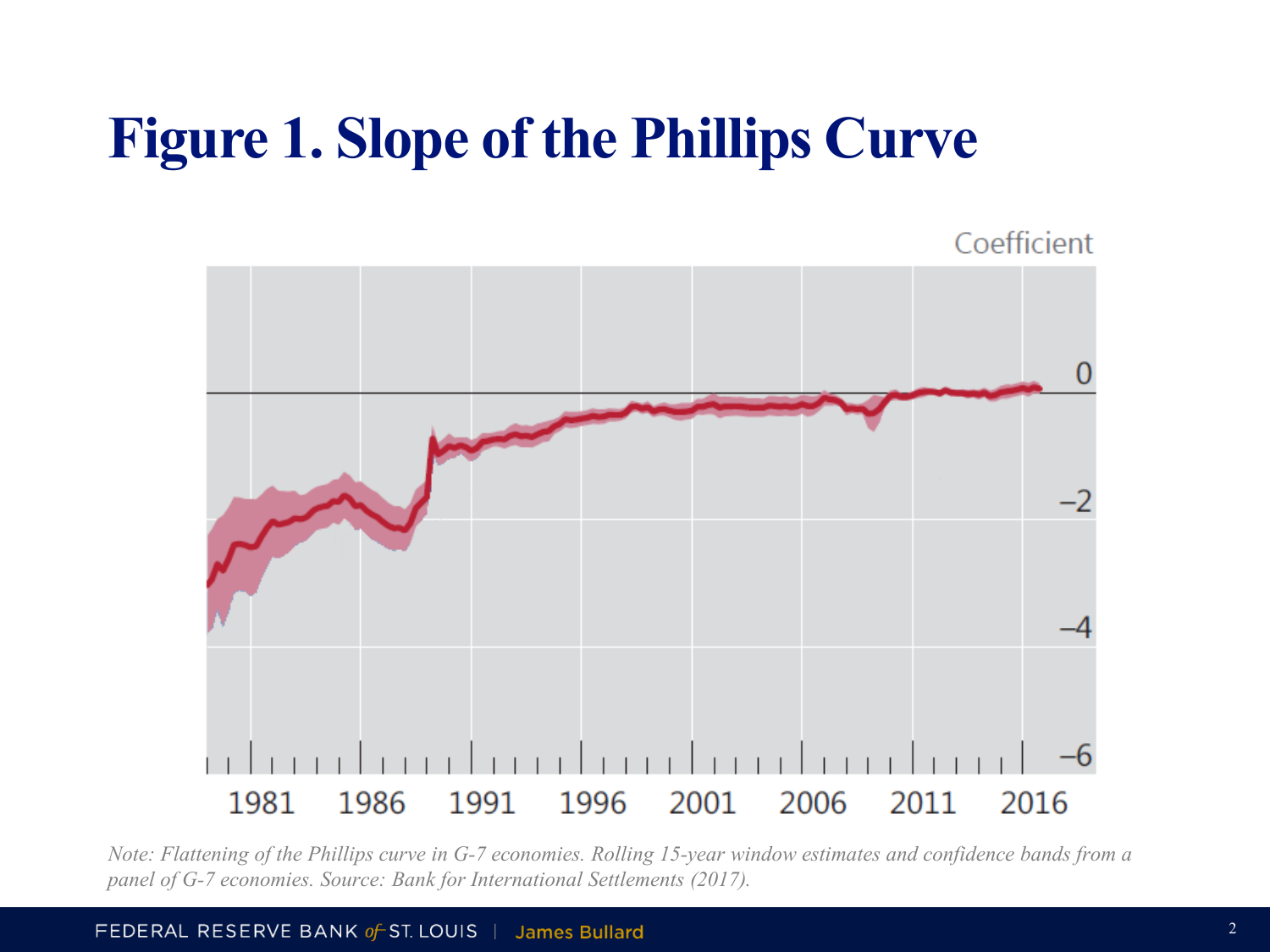## **Phillips curve slope in theory**

• In a standard NK model, the slope of the Phillips curve the coefficient on the output gap in a regression of the inflation gap on the output gap—is given by

$$
\gamma = \frac{Cov(\pi_t, y_t)}{Var(y_t)} = \frac{\kappa \sigma_{\varepsilon}^2 - \phi_{\pi} \left( \sigma + \phi_{y} \right) \sigma_{u}^2}{\sigma_{\varepsilon}^2 + {\phi_{\pi}}^2 \sigma_{u}^2}.
$$

- $\sigma_{\epsilon}^2$ ,  $\sigma_{u}^2$ : variance of natural rate and cost-push shocks  $\phi_{\pi}$ ,  $\phi_{\nu}$ : Taylor rule coefficients on inflation and output o *κ*: slope of the structural Phillips curve
- o 1*/σ*: intertemporal elasticity of substitution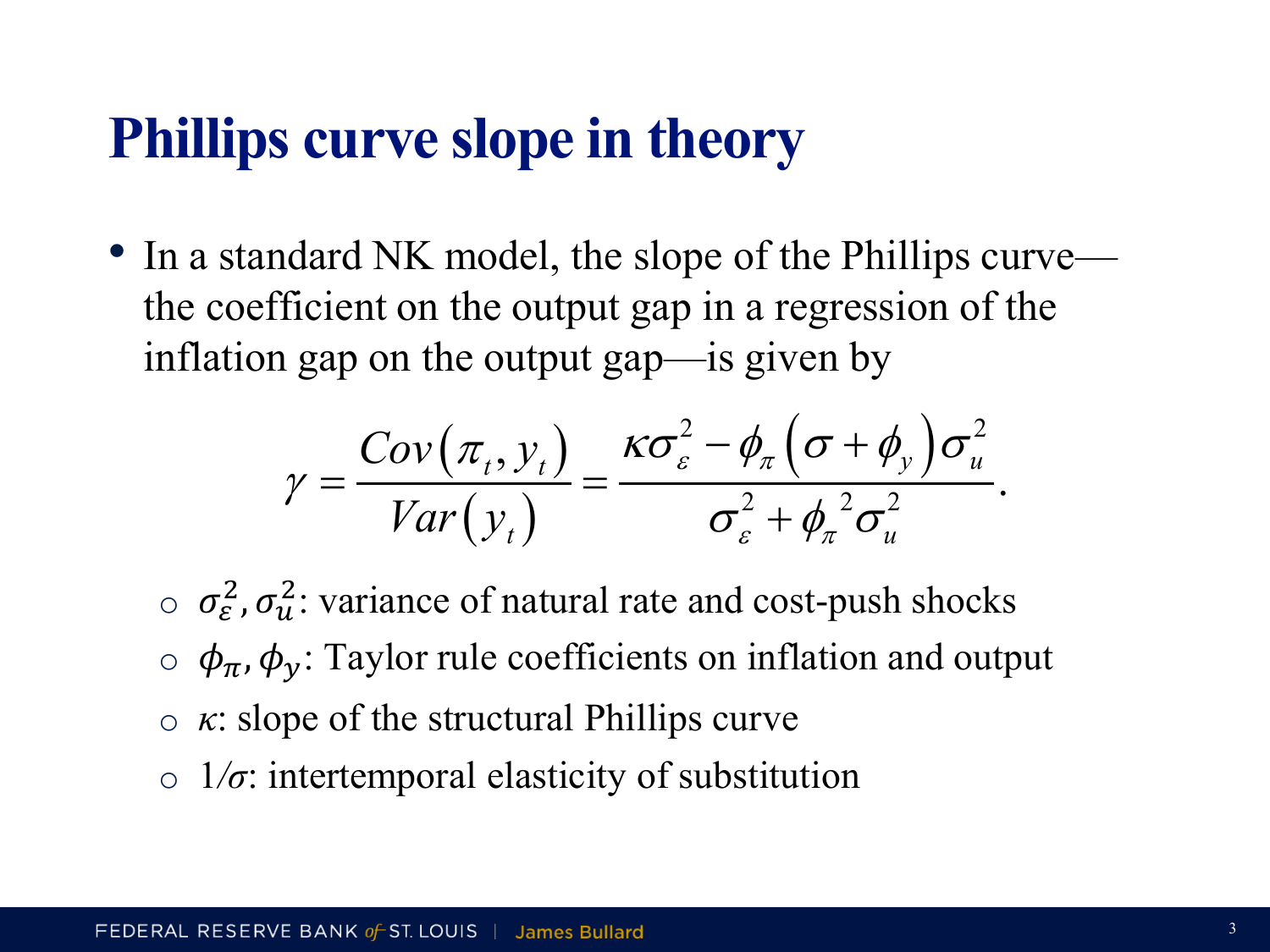## **Figure 2. The U.S. Price Level Path**



*Note: De facto price level targeting occurred from the mid-1990s to 2012, but the actual price level has since fallen off the price level path. Sources: Bureau of Economic Analysis and author's calculations. Last observation: November 2017.*

FEDERAL RESERVE BANK of ST. LOUIS | James Bullard